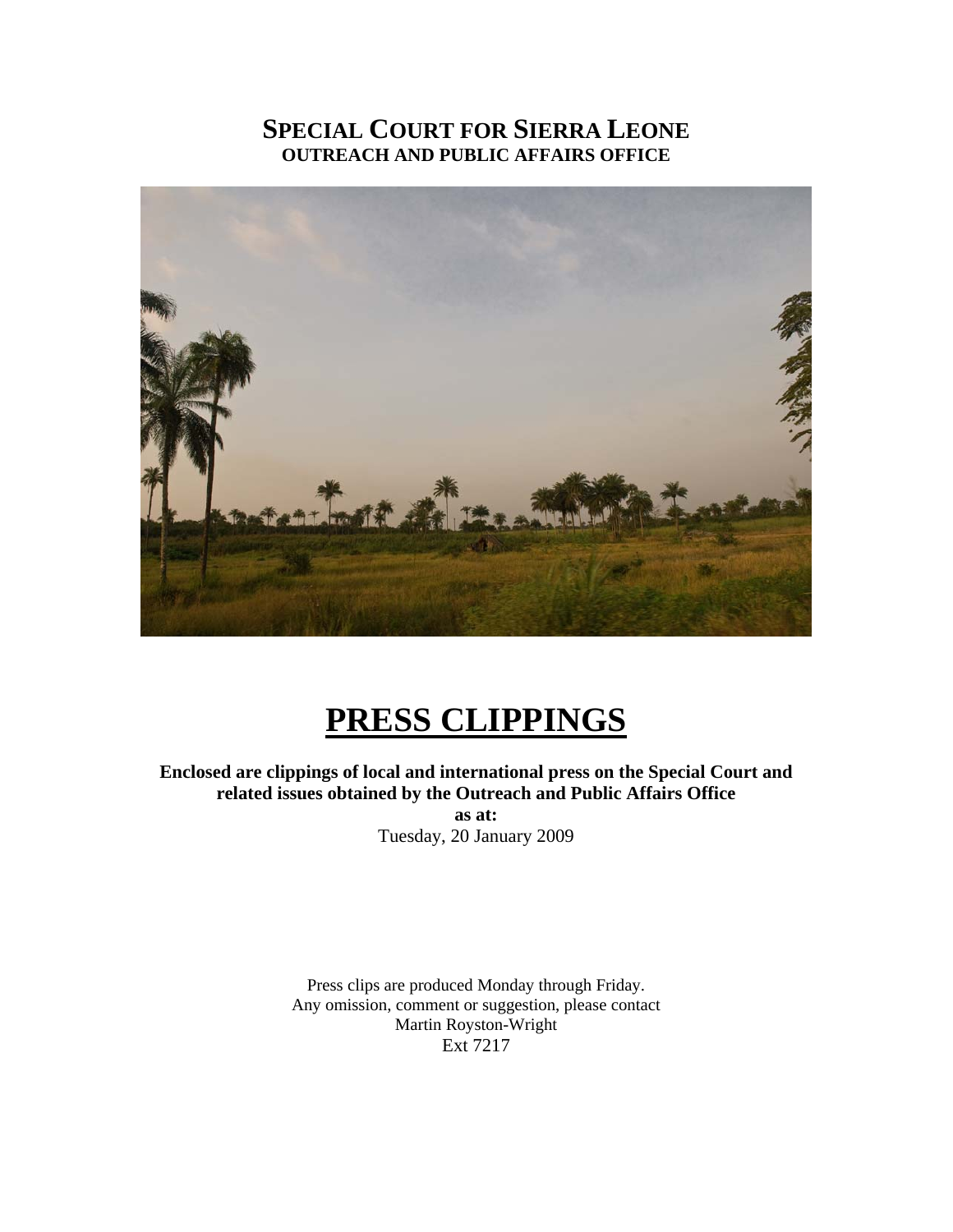| <b>International News</b>                                                         |           |
|-----------------------------------------------------------------------------------|-----------|
| Taylor Defence Team Says He Had no Vendetta Against Madingoes / Cocorioko         | Pages 3-4 |
| Report From The Hague / BBC World Sewrvice Trust                                  | Page 5    |
| Solid Peace in West Africa Requires Collaboration in Meeting Challenges / UN News | Page 6    |
| UNMIL Public Information Office Complete Media Summaries / UNMIL                  | Pages 7-9 |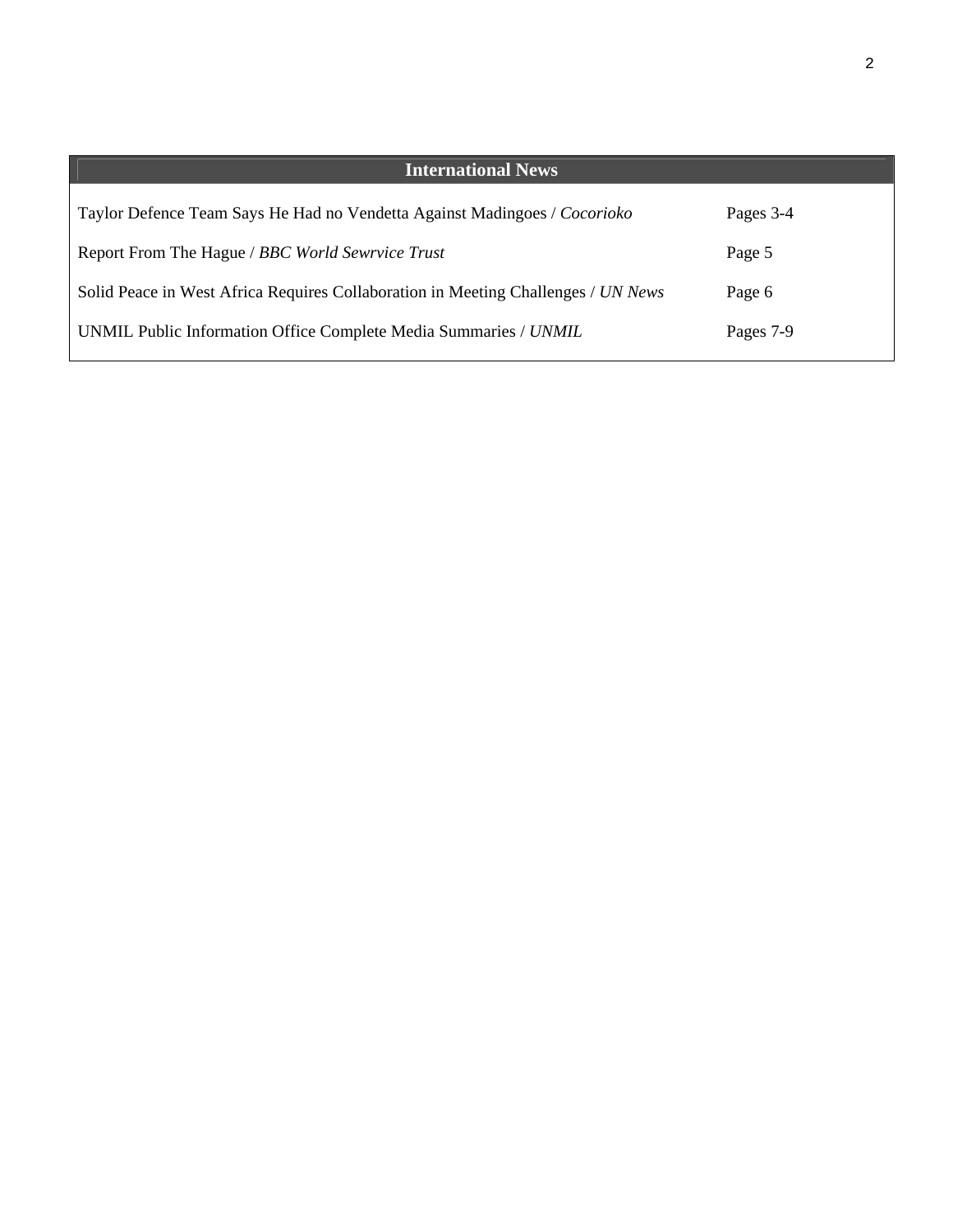Cocorioko Tuesday, 20 January 2009

#### **Taylor defence team says he had no vendetta against Madingoes**

Written by Mariama Khai Fornah in the Hague

The Court resumed Monday morning in The Hague with the new Presiding Judge, Richard Lussick. After the formal opening of the Court, the Liberian journalist Hassan Bility, who has been on the witness stand for one week, ended his cross examination. The Defense team of Charles Taylor said their client had no personal vendetta for the Madingos in Liberia. Defence lawyer Courtenay Griffiths said Mr Taylor demonstrated his love for the Mandingos by sponsoring Muslim pilgrims to Saudi Arabia. FORNAH: Lead Defense Lawyer, Courtenay Griffiths has told the Judges that Charles Taylor had no bitterness against the Mandingo ethnic group in Liberia.

He said Mr. Bility was not arrested because of his ethnicity as a Mandingo.

Mr. Griffiths made reference to Mr. Taylor's marriage to a Mandingo woman as an evidence of the former Liberian president's love for the Mandingos.

 Lead counsel said his client Mr. Taylor also employed members of the Mandingo ethnic group into his government.

BILITY: It is my position that President Charles Taylor and his government also viewed Mandingos and Krahns with some high level of suspicion.

GRIFFITHS: So your position is he was anti-Mandingo?

BILITY: I believe he was very suspicious of Mandingos.

GRIFFITHS: Is it not also right that there were many Mandingos in his government?

BILITY: There were Mandingos in his government.

GRIFFITHS: One of them being your uncle, Musa Sesay.

BILITY: Yes sir, counsel.

GRIFFITHS: And also, is it not right that Mr. Taylor a traditional wife who was a Mandingo by the name of [Fatimata]?

BILITY: I'm not sure if there was an official wedding, but he did have a female associate with him referred to as his wife and called Mrs. [Hadjia Fatimata] Taylor.

GRIFFITHS: And was she a Mandingo?

BILITY: Yes sir.

GRIFFITHS: Is it not also right that Mr. Taylor annually sponsored up to 200 Muslims to attend the Hajj to Mecca?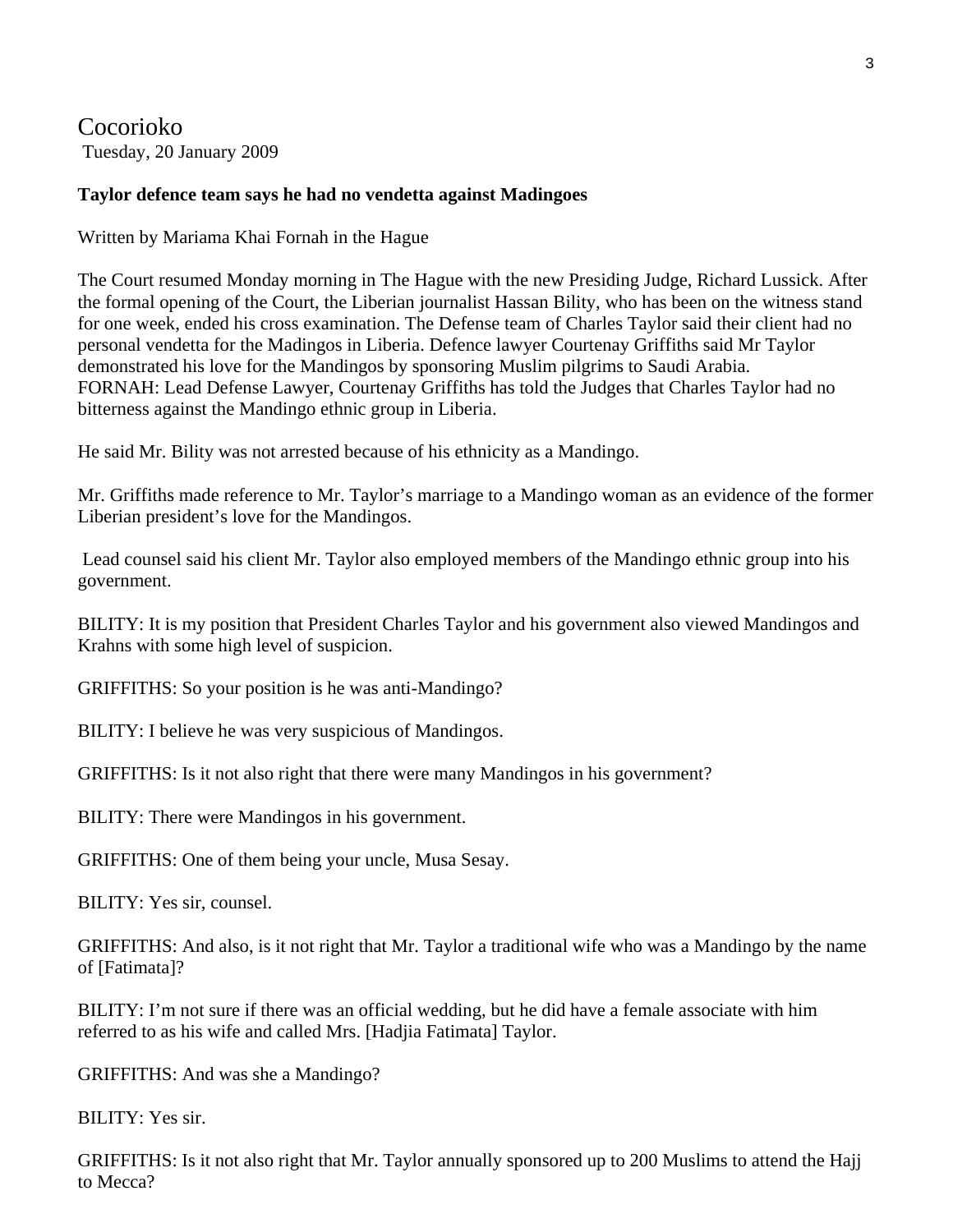BILITY: Yes.

GRIFFITHS: And for the most part, those that benefited from that government largesse were Mandingos, weren't they? BILITY: Yes sir.

FORNAH: Mr. Bility concluded his testimony by saying Mr. Taylor's pronouncement about press freedom in Liberia was completely different from actions taken against journalists who were critical of the government.

However the Prosecutor, Stephen Rapp, has taken on the next witness who is the Chief of Evidence and Archive at the Special Court for Sierra Leone.

Mr. Tariq Malik, a Pakistani national, has been answering questions about evidence gathered from the home of former RUF leader Foday Sankoh in Freetown.

 The document shows a series of information ranging from communication to transportation of arms and ammunition. Mr. Malik identified in court the documents that showed different communication evidence exchanged between the rank and files of the RUF, AFRC. The Prosecution witness Malik also identified documentary evidence that existed between the former RUF Foday Sankoh, Mr. Charles Taylor and AFRC Chairman Johnny Paul Koroma in 1997.

Mr. Malik, the Evidence and Archive Chief of the Special Court for Sierra Leone, testified to some eleven sets of documents seized from Charles Taylor's White Flower residence.

The witness said the documents where found during a search on March 5, 2004 by Liberian officials on the request of the Prosecutor of the Special Court.

The Prosecutor, Stephen Rapp, asked the witness to identify the documents seized from Mr. Taylor's residence in Monrovia.

MALIK: One called "Documents relating to civil war in Liberia. Another would be Charles Taylor's external activities.

RAPP: Witness, talking about these that relate to the civil war in Liberia, what did these documents look…

MALIK: First one, it says Salute Report from General Warning, I think dated 1994. It's addressed to Charles Taylor. Second documents is ATU – that is Anti-Terrorist Unit report called Deployment. It is addressed to Charles Taylor Junior as commander, I believe. The third report, third document, it's a handwritten paper which appears to deal with immunity for actions or crimes committed during the civil war in Liberia from 1989 to August 2003.

FORNAH: At the same the Defense team told the court that Mr. Taylor would not attend the Court hearing on Friday, January 23. No reason was given, but lead Defense lawyer, Courtenay Griffiths said the former Liberian leader has given his consent for the trial to go ahead in his absence.

For the BBC World Service Trust, this is Mariama Khai Fornah reporting from The Hague.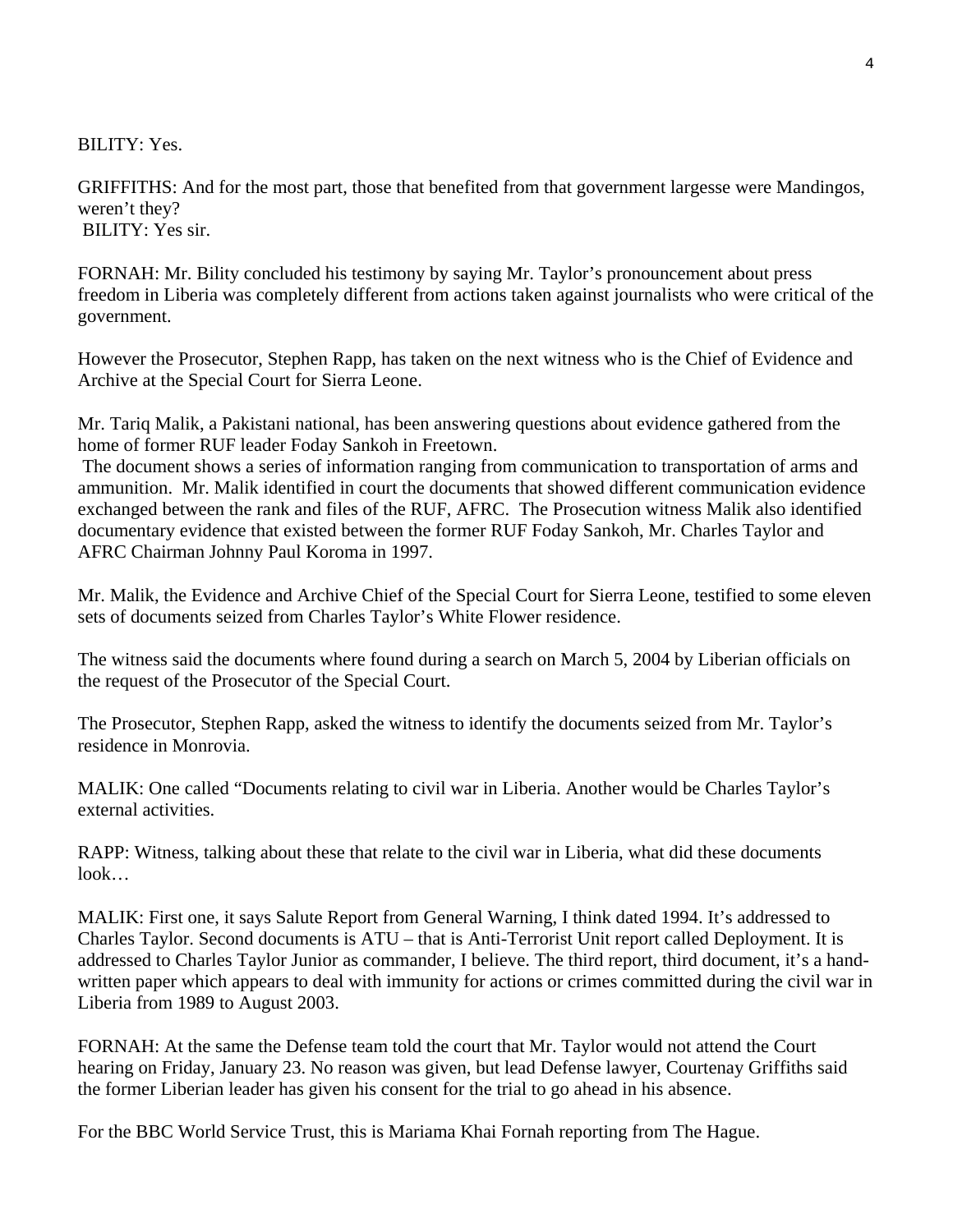## BBC World Service Trust

Monday, 19 January 2009

#### **Report From The Hague**

After one week of direct and cross-examinations by both Prosecution and Defense, Liberian Journalist Hassan Bility has ended his testimonies against Former President Charles Taylor in The Hague. The Defense Team said Mr. Taylor had special preference for members of the Mandingo ethnic group in Liberia. Defense Lawyer, Courtenay Griffiths traced what he called Mr. Taylor's traditional marriage and the sponsorship of Muslim pilgrims to Saudi Arabia as evidence of the Former Liberian Leader's love for Mandingos. Joseph Cheeseman reports.

Lead Defense Lawyer, Courtenay Griffiths has told the Judges of the Special Court that the accused Former Liberian President, Charles Taylor had no animosity against the Mandingo ethnic group in Liberia. He said Mr. Bility was not arrested because of his ethnicity as a Mandingo.

Mr. Griffiths spoke of the employment of Mandingos in Taylor's government, and also made reference to Mr. Taylor's traditional marriage to a Mandingo woman as evidence of the Former Liberian Leader's love for Mandingos.

Mr. Bility concluded his testimonies by saying Mr. Taylor's pronouncement about Press freedom in Liberia was completely different from actions taken against Journalists who were critical of the government.

Meanwhile, the Prosecutor, Stephen Rapp himself has taken on the next witness who is the Chief of Evidence and Archive at the Special Court for Sierra Leone.

Mr. Tariq Malik, a Pakistani National has been answering questions about evidence gathered from the home of Former RUF Leader, Foday Sankoh in Freetown.

Some of the documentary evidence identified by Mr. Malik spoke of communications exchanged between Former President Charles Taylor, Former RUF Leader, Foday Sankoh, Former AFRC Chairman, Johnny Paul Koroma in 1997.

Mr. Malik, the Evidence and Archive Chief of the Special Court for Sierra Leone testified to some eleven sets of document seized from the Charles Taylor's White Flower Residence during a search on March 5, 2004 by Liberian Officials on the request of the Prosecutor of the Special Court.

The Prosecutor, Stephen Rapp asked the witness to identify the documents seized from Mr. Taylor's residence in Monrovia.

At the same the Defense Team told the court that Mr. Taylor will not attend the court hearing on Friday, January 23. No reason was given, but Lead Defense Lawyer, Courtenay Griffiths said the Former Liberian Leader has given his consent for the trial to go ahead in his absence.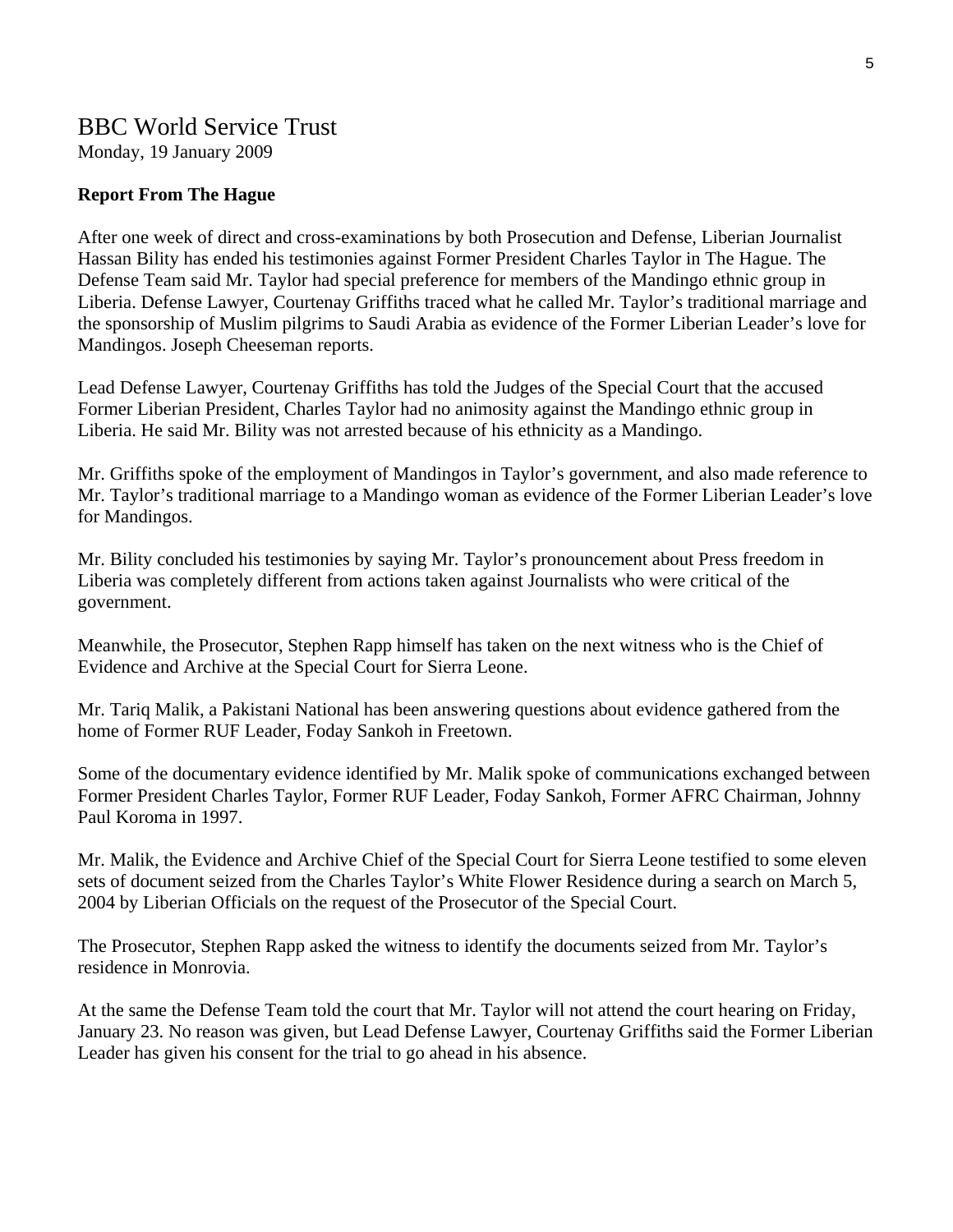UN News Monday, 19 January 2009

#### **Solid peace in West Africa requires collaboration in meeting challenges – UN report**



Secretary-General Ban Ki-moon

West Africa continues to strengthen its hold on peace and stability, but the 15-nation region needs a wellcoordinated approach to overcome food uncertainty and the effects of the global financial downturn, Secretary-General Ban Ki-moon says in a [report](http://www.un.org/Docs/journal/asp/ws.asp?m=s/2009/39) released today.

Mr. Ban calls on the UN Office for West Africa ([UNOWA\)](http://www.un.org/unowa/) to continue to facilitate closer cooperation among UN agencies, sub-regional organizations and other actors to meet those challenges, as well as election-related issues, security sector reform, human rights, transitional justice, and the rule of law.

He says that UNOWA, the groundbreaking regional peace-building office based in Dakar, will continue to play a mediation role in cross-border conflicts, including the follow-up on the settlement of the Nigeria-Cameroon dispute over the Bakassi Peninsula.

He encourages the Office, while fostering closer collaboration with the Economic Community of West African States (ECOWAS), the Mano River Union, the African Union (AU) and the European Union (EU), to continue working closely with other international organizations to promote coordinated support for the sub-region.

According to the report, the Office will place a stronger emphasis on conflict prevention and peacebuilding in general, and should be encouraged to boost its role in addressing the threat of drug trafficking in the region, in coordination with ECOWAS and the UN Office on Drugs and Crime [\(UNODC\)](http://www.unodc.org/).

In December 2007, the Security Council extended the mandate of UNOWA – based in Dakar, Senegal and currently headed by Said Djinnit of Algeria – until 21 December 2010.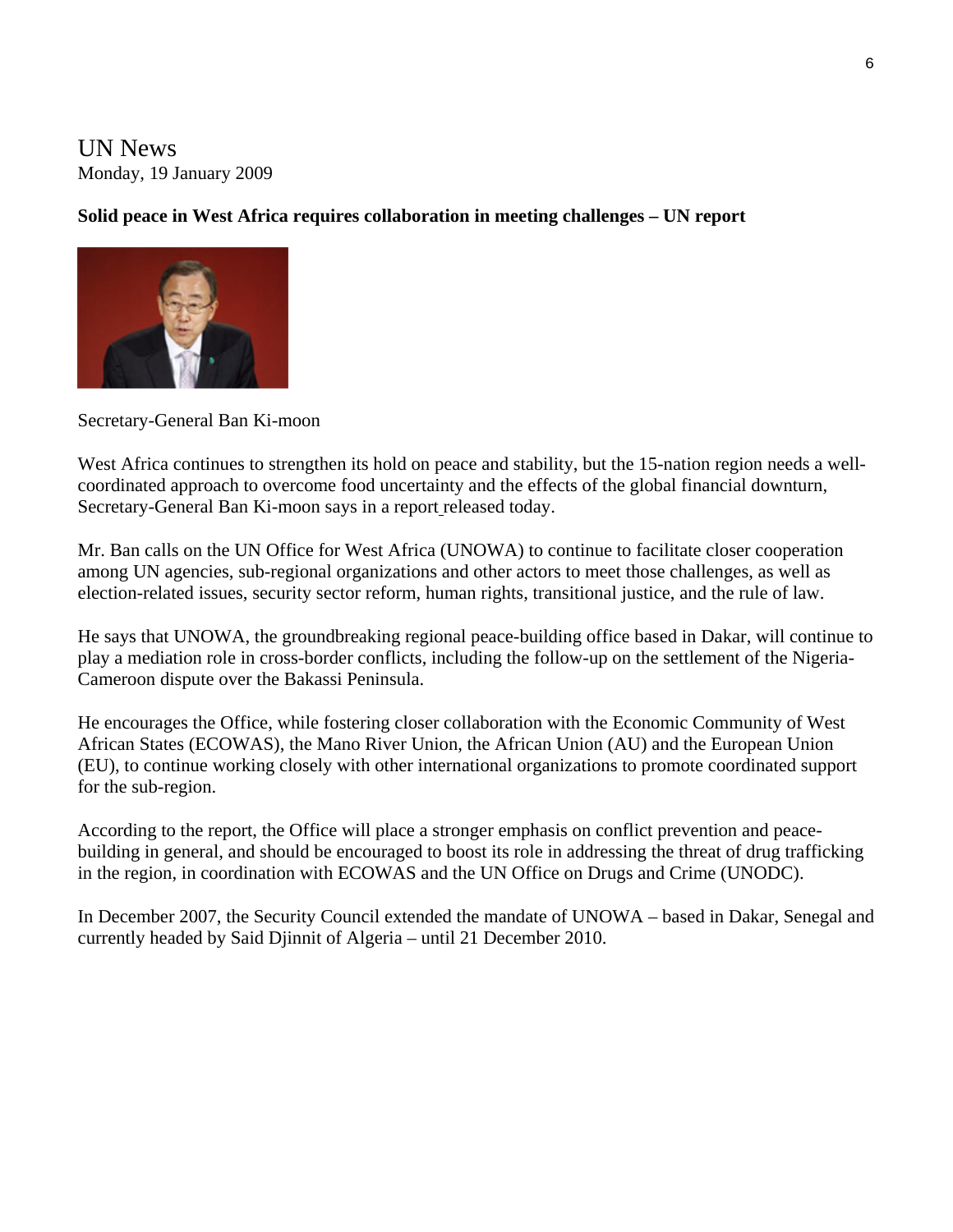

United Nations Mission in Liberia (UNMIL)

### **UNMIL Public Information Office Complete Media Summaries 19 January 2009**

*[The media summaries and press clips do not necessarily represent the views of UNMIL.]* 

#### **Newspaper Summary**

#### **TRC Commissioners Split Over 'Preliminary' Report to Legislature**

(Daily Observer, Public Agenda, The News, New Democrat, Heritage, National Chronicle, The Analyst)

- The local dailies reported on an apparent division among commissioners of Liberia's Truth Commission (TRC) over a report supposedly submitted to the National Legislature recommending the establishment of a special court to try those guilty of rights abuses during Liberia's brutal civil wars.
- Four TRC Commissioners Dede Dolopei, Sheik Kafumba Konneh, Gerald Coleman and Cllr. Pearl Brown Bull- denied having knowledge of the report and called on the Legislature to reject it. The division stemmed from remarks by another Commissioner, John Stewart, who recently told a local radio talk show that the TRC had sent a preliminary report to the Legislature and that the final report will be presented in June this year.
- The development comes after a former warlord now Senator Prince Johnson claimed the commission was preparing to indict a raft of former warlords for crimes, citing a confidential TRC report he said he had obtained. The TRC was set up in 2006 to probe war crimes and rights violations during the period, marked by savage killings.

#### **Government Declares Zota District Emergency Zone**

(Daily Observer, The News, New Democrat, The Inquirer, National Chronicle, The Analyst)

- The Liberian Government has declared a national emergency in Zota District, Bong County, following the invasion of the area by army worms.
- Hundreds of thousands of insects known as army worms attacked several towns and villages in central Liberia, destroying an important quantity of crops.
- A seven-strong team of experts had reported back from Belefania in Zota District, Bong County, saying that the situation there was "alarming and worsening." The team, which is led by an entomologist, reported that the worm-like caterpillars were consuming all vegetation in their path and polluting creeks and running water with their faeces.
- Specialists from government farming, health and environmental protection agencies have spraying of insecticides in the affected areas. Agriculture Minister Christopher Toe said that the

#### **Police Strength Exceeds UNMIL's Benchmark ….Cites Upsurge in Criminal Activities**  (The News)

- The News newspaper reports that the strength of the Liberia National Police currently stands at 3,800 thus exceeding UNMIL's 3,500 benchmark. The strength of the police reached 3,800 following the last Saturday's graduation of 139 newly trained officers. Quoting the Commandant of the Liberia National Police Training Academy, James Hallowanger, the paper said the Police decided to exceed the benchmark due to the upsurge in criminal activities in the country.
- Col. Hallowanger said the Police hope to reach 4,000 or more because there are 150 incoming recruits. Also speaking at the occasion, Police Inspector General, Beatrice Sieh Browne hoped that with the graduation of the additional officers to beef up the strength of the Police crime would be minimized. For her part, the Deputy Special Representative of the Secretary-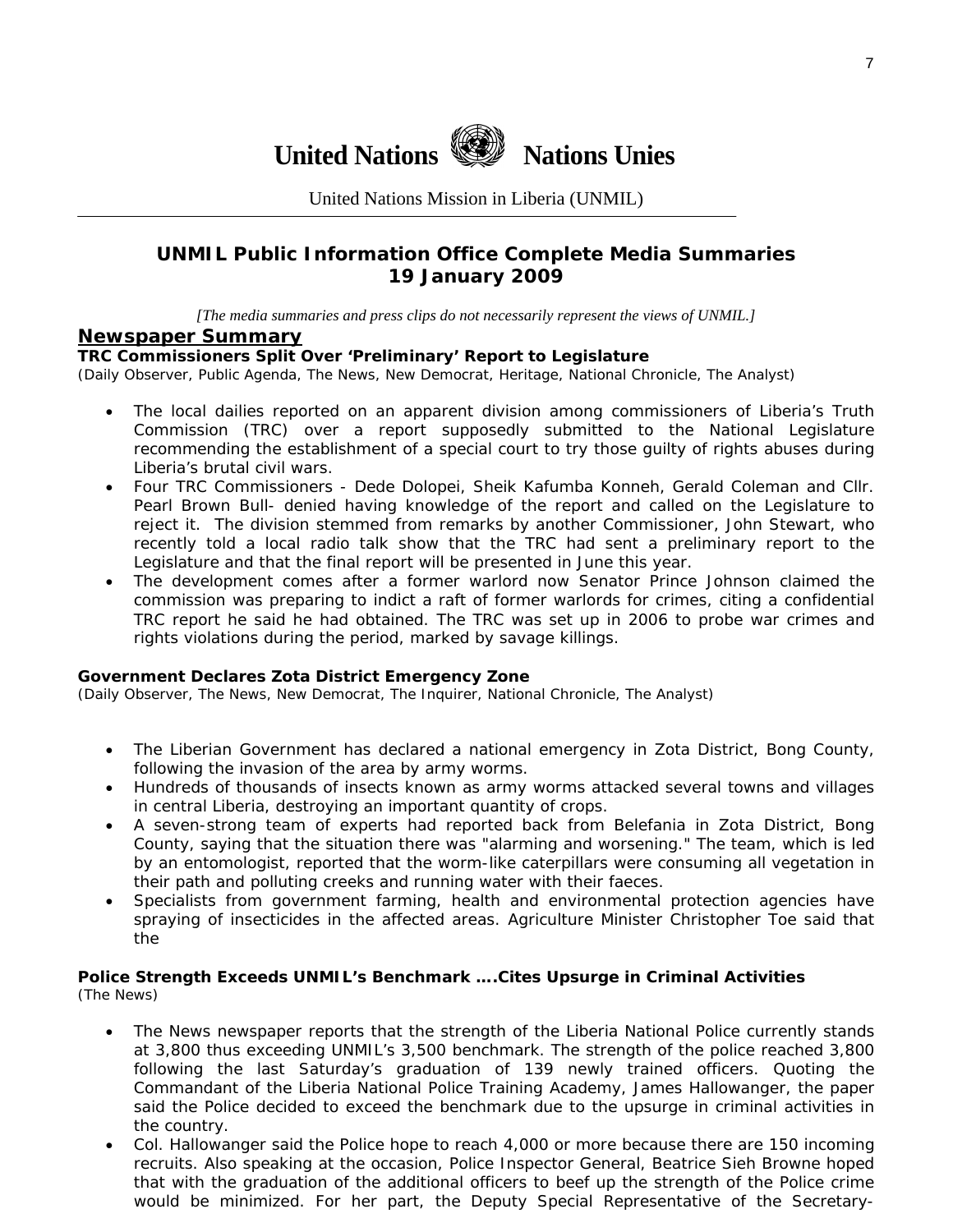General for the Rule of Law, Ms. Henrietta Mensa-Bonsu pledged UNMIL's continuous commitment to the development of the LNP.

#### **BR Increases Investment to US\$150M**

(The News, Daily Observer)

- Two landmark agreements have been signed in Monrovia between the Government of Liberia (GOL) and Buchanan Renewable (BR) Power. The two agreements involved a US\$150 million increased concession agreement between GOL and BR Power as well as a power purchase agreement between BR and the Liberia Electricity Corporation (LEC).
- The two parties signed the agreement at the weekend. According to the Minister of Lands, Mines and Energy, Dr. Eugene Shannon, Buchanan Renewable would use the facility of the Liberia Electricity Corporation. Minister Shannon explained that under the agreement, LEC would purchase power from the BRE and distribute same to the public.

#### **Liberia, China Break Grounds for US\$10M Hospital in Tappita**

(Heritage, The Analyst)

- The Governments of Liberia and the People's Republic of China have broken grounds for the construction of a US\$10M referral hospital in Tappita, Nimba County. Speaking during the groundbreaking ceremony, President Ellen Johnson Sirleaf lauded the Government of China for its demonstrated commitment for the development agenda of the Liberia, describing China as a reliable partner that keeps it promises.
- Chinese Ambassador to Liberia, Zhou Yuxiao, in remarks, said China is a developing country that is also in need of hospitals, but noted that the need in Liberia is much greater.
- Ambassador Zhou said mutual support between the two countries is essential in building a strong partnership. He spoke of Liberia's commitment to the one-China policy and the country's support for China in the United Nations Security Council, as concrete manifestations of the growing partnership between the two countries.

# **Radio Summary**

**Local Media – Radio Veritas** *(News monitored today at 9:45 am)* **Division among TRC Commissioners Over Report to Legislature**  (*Also reported on Star Radio, Sky F.M., Truth F.M. and ELBC*)

#### **President Sirleaf Tours Project Sites in Bong County**

- President Ellen Johnson Sirleaf has toured a number of development projects in Bong County, expressing satisfaction regarding the level of progress taking place at the sites.
- An Executive Mansion release says the President over the weekend toured Chinese- run rubber processing factory, the Central Agricultural Research Institute (CARI), a proposed agriculture technology centre, being built by the government of the People's Republic China and a hybrid rice development project in Kpatawee, also being supervised by Chinese agricultural experts in Bong County.
- Chinese Ambassador Zhou Yuxiao, said his country remains supportive of the government's efforts to meet its goal of self-sufficiency in food production.
- Ambassador Zhou put the cost of the agricultural technology centre at US\$5 million and said it will be fully functional in a year and a half.

#### **Supreme Court to Hear Rate of Certiorari in Hans Williams and Fiancée Case**

- The full bench of the Supreme Court is expected to this week hear arguments into the petition for the rate of certiorari it received from the Justice Ministry against the recent decision of Criminal Court "A" to grant murdered suspects Hans Williams and Mardea Paykue to bail.
- The constitutional court last week requested Judge Boimah Kontoe and Defense lawyers for the accused to justify why the State's petition should not be granted.